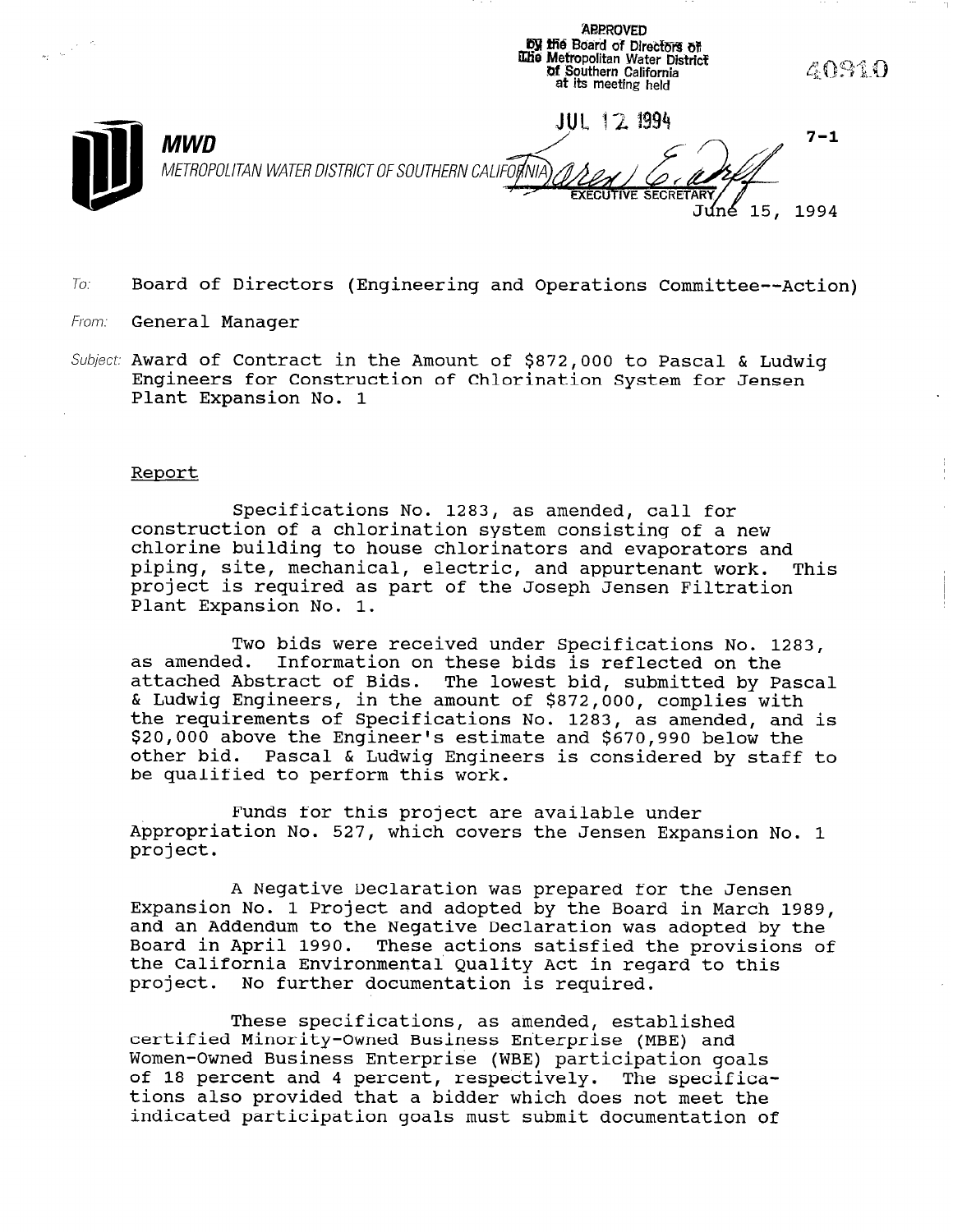### Board of Directors -2- June 15, 1994

its good faith effort to meet such goals. Pascal & Ludwig achieved 11.7 percent certified MBE participation and 4 percent certified WBE participation. The listed MBE subcontractors are Franklin Reinforcing Steel Co. and Santa Fe Builders, Inc. The listed WBE subcontractor is Action Valve & Fitting, Inc. Since Pascal & Ludwig did not meet the established participation goals, its good faith effort was reviewed by the Business Outreach Coordinator, the Legal Department, and the Engineering Division. Pascal & Ludwig's documented good faith effort meets the criteria set forth in the specifications and is acceptable.

## Board Committee Assignments

This letter is referred for action to the Engineeri and Operations Committee because of its jurisdiction over initiation, scheduling, contracting, and performance of construction programs, pursuant to Administrative Code Section 2431(b).

#### Recommendation

## ENGINEERING AND OPERATIONS COMMITTEE FOR ACTION.

It is recommended that the General Manager be authorized to execute a contract with Pascal & Ludwig Engineers in the amount of \$872,000 to construct a chlorination system for the Jensen plant Expansion No. 1, in accordance with Specifications No. 1283, as amended, and that, conditioned upon execution of the contract, the other bid be rejected.

> John R. Wodraska General Manager

Gary M.<sup>/</sup>Snyder<br>Chief Engineer

Concur:

John R. Wodraska

 $P^{\text{cav}}$  $FCH/JJ$ (bd:aocpas.pca-06154)<br>Attachment